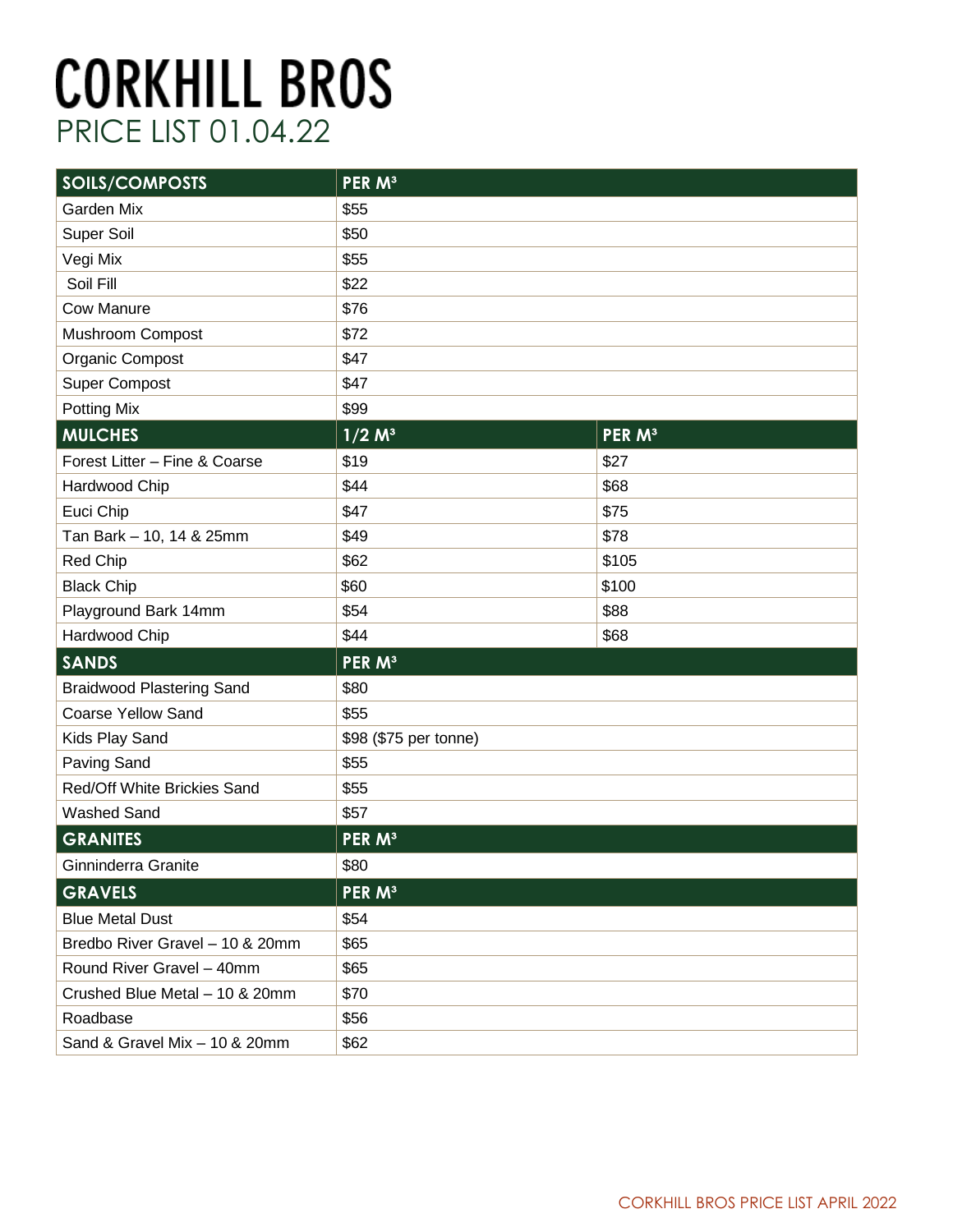| <b>DECORATIVE GRAVELS</b>                              | <b>PER TONNE</b>                                              |
|--------------------------------------------------------|---------------------------------------------------------------|
| Crushed Brick - 10mm & 20mm                            | \$80                                                          |
| Peach Gravel - 10mm (1.4 ton per metre)                | \$190                                                         |
| White Gravel - 10mm                                    | \$190                                                         |
| <b>ROCK</b>                                            | <b>PER TONNE</b>                                              |
| <b>Blue Wall Rock</b>                                  | \$79                                                          |
| Large River Rock                                       | \$88                                                          |
| Nimmitabel Wall Rock - Hydra split                     | \$440                                                         |
| Nimmitabel Wall Rock - Standard                        | \$275                                                         |
| Nimmitabel Rock - Stepping Stones                      | \$341                                                         |
| <b>Boulders</b>                                        | \$110                                                         |
| <b>FIREWOOD</b>                                        | <b>PER TONNE</b>                                              |
| Firewood - Seasonal                                    | \$310                                                         |
| Delivery                                               | \$65 for 1-5 ton or \$13 per ton over 5 ton (In town pricing) |
| <b>CEMENT / LIME/BRICKIES OWN</b>                      | <b>PER BAG</b>                                                |
| General Purpose Cement - 20kg                          | \$9                                                           |
| $Lime - 20kg$                                          | \$13                                                          |
| Off White Cement - 20kg                                | \$13                                                          |
| Rapid Set - 20kg                                       | \$9                                                           |
|                                                        |                                                               |
| Brickies Own 1 Litre Concentrate (1 Litre = 20 Litres) | \$25                                                          |
| <b>BAGGED PRODUCTS</b>                                 | <b>PER BAG</b>                                                |
| 10mm Peach Gravel                                      | \$9                                                           |
| 10mm, 20mm & 40mm White Gravel                         | \$9                                                           |
| 10mm & 20mm Bredbo River Gravel                        | \$9                                                           |
| 10mm & 20mm Crushed Brick                              | \$9                                                           |
| 10mm & 20mm Crushed Blue Metal                         | \$9                                                           |
| Roadbase                                               | \$9                                                           |
| <b>Blue Metal Dust</b>                                 | \$9                                                           |
| 14mm & 25mm Tan Bark                                   | \$11                                                          |
| <b>Black Chip</b>                                      | \$11                                                          |
| Red Chip                                               | \$11                                                          |
| Coarse & Fine Forest Litter                            | \$8                                                           |
| Euci Chip                                              | \$11                                                          |
| Sugar Cane                                             | \$16                                                          |
| Hardwood Chip                                          | \$11                                                          |
| Garden Mix                                             | \$9                                                           |
| Super Soil                                             | \$9                                                           |